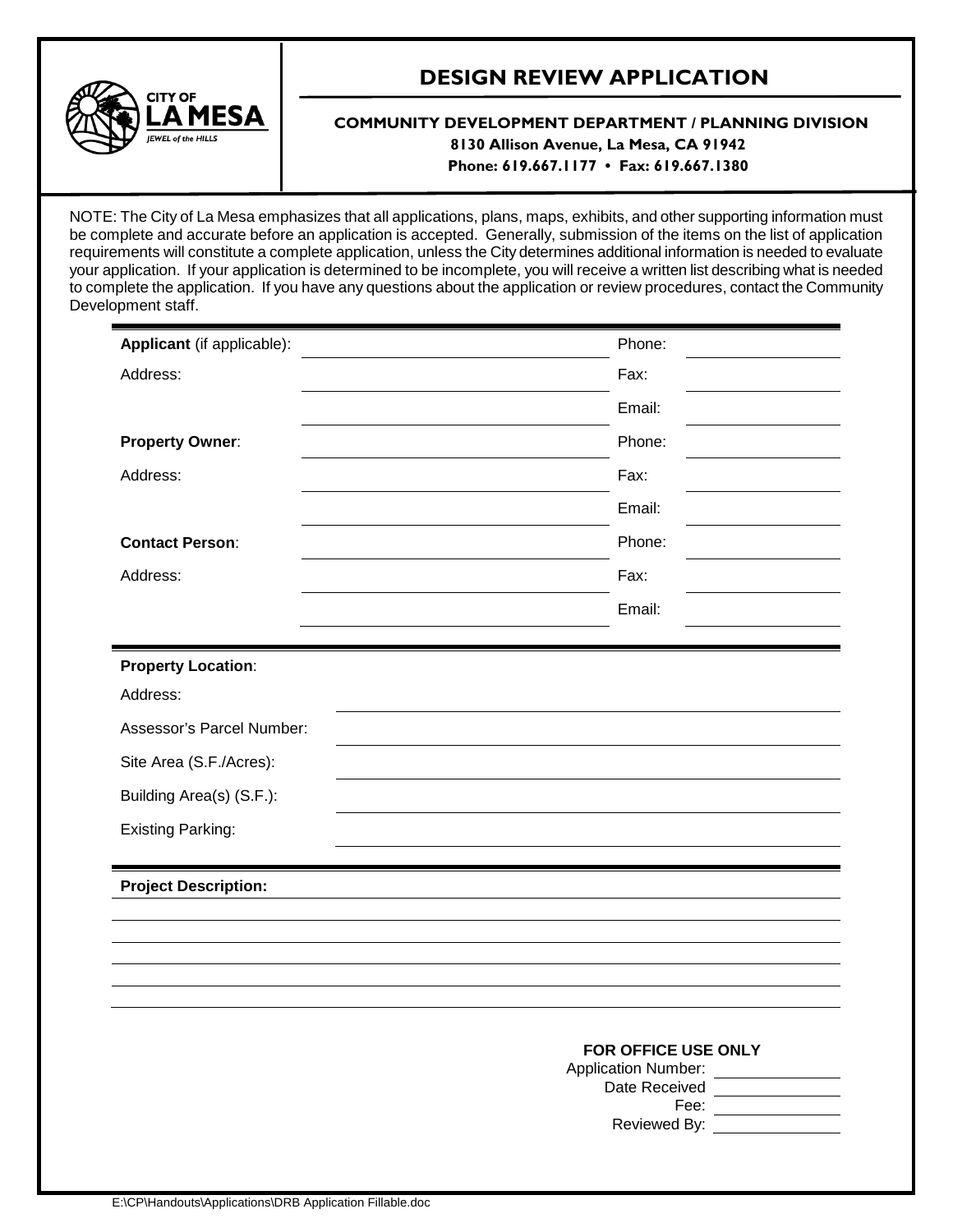| <b>Project Data:</b> |  |
|----------------------|--|
|----------------------|--|

| Legal Description (attach additional sheets if necessary): |  |  |
|------------------------------------------------------------|--|--|
|                                                            |  |  |
|                                                            |  |  |
|                                                            |  |  |
|                                                            |  |  |
| Zoning Classification:                                     |  |  |
| <b>General Plan Land Use:</b>                              |  |  |
| <b>Existing Land Use:</b>                                  |  |  |
| <b>Surrounding Land Uses:</b>                              |  |  |
| North:                                                     |  |  |
| South:<br>East:                                            |  |  |
| West:                                                      |  |  |
|                                                            |  |  |
| <b>Residential Projects:</b>                               |  |  |
| Number of dwelling units on site:                          |  |  |
| Parking Proposed:                                          |  |  |
| Description of other uses/structures on site:              |  |  |
|                                                            |  |  |
| <b>Commercial Projects:</b>                                |  |  |
| Gross Leaseable Area (GLA) of Existing Building(s):        |  |  |
| GLA of Proposed Building(s) or Additions:                  |  |  |
| Parking Proposed:                                          |  |  |
| Description of other uses/structures on site:              |  |  |
|                                                            |  |  |

ATTEST: The information on this Application and all accompanying maps, plans, legal descriptions and other information as submitted for this application as listed on the Application Checklist are accurate and complete to the best of my knowledge. I authorize the applicant as listed on this application to act as my representative for all aspects of processing this application with the City of La Mesa.

| Property Owner: | Date:                                                                                      |
|-----------------|--------------------------------------------------------------------------------------------|
| Applicant:      | Date:                                                                                      |
|                 | FOR OFFICE USE ONLY<br><b>Application Number:</b><br>Date Received<br>Fee:<br>Reviewed By: |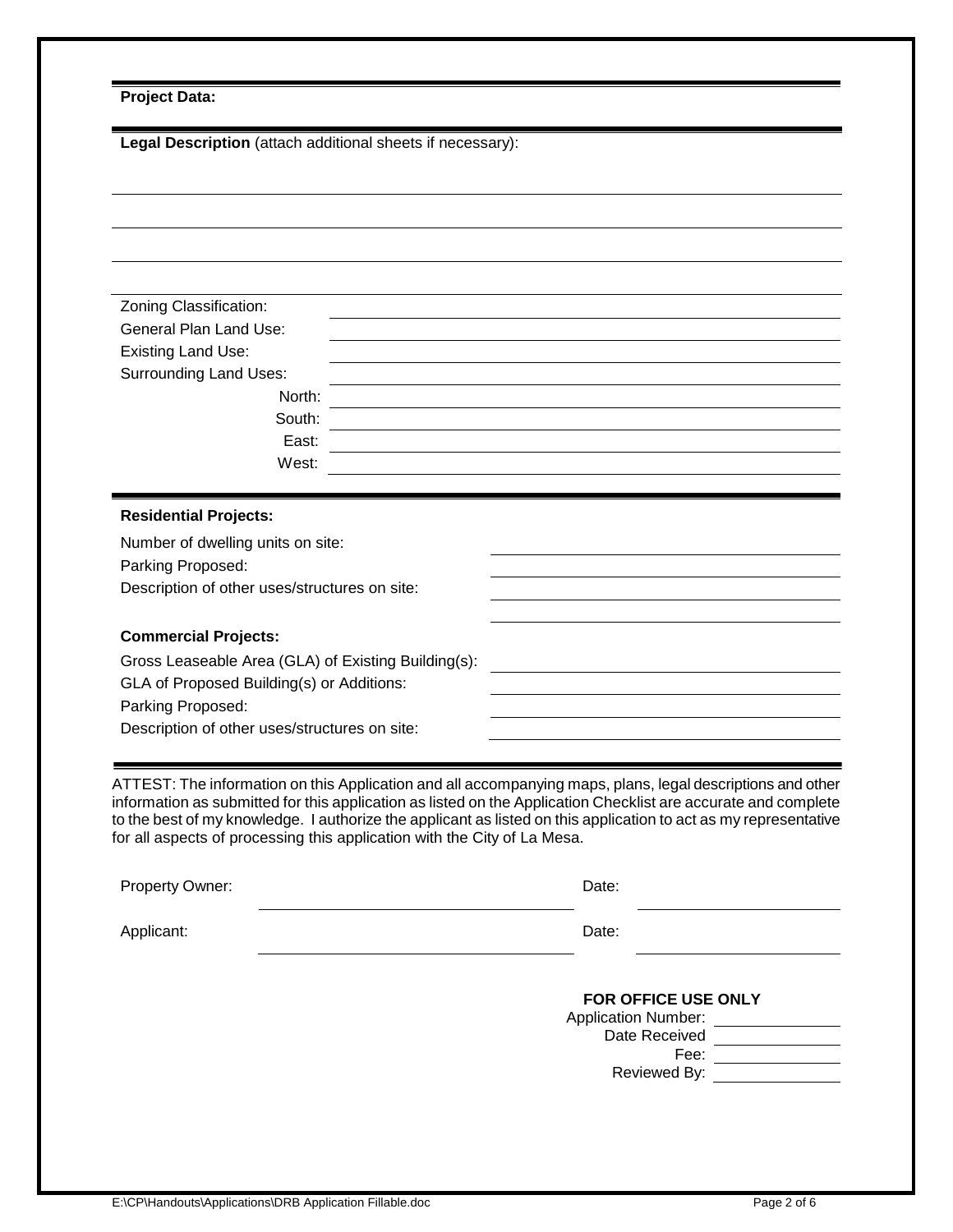The following list is provided as a general list of design issues that should be addressed by a designer in developing a project requiring Design Review Board approval. While the Checklist attempts to be comprehensive in identifying a wide range of specific issues that reflect the policies established in the Urban Design Program, it should not be used in place of the guidelines or be used to define the limits of review by the Design Review Board. The Checklist has been prepared to let the developer/designer know what the City will be looking for in review of a site development plan.

# **CHECKLIST**

- $\Box$  One completed and signed application form.
- $\Box$  Non-refundable Design Review filing fee must accompany application.
- $\Box$  Photocopy of current deed or preliminary title report. (Name of property owner on deed must correspond with the name of applicant unless letter of authorization is submitted with application).
- $\Box$  Submittal of (10) sets of all required drawings prepared as follows with each set folded to 8" x 11" maximum. Additional copies of full size plans may be required prior to ratification by the City Council. A Planning Division staff member will specify the exact number, if needed.

## **GENERAL REQUIREMENTS**

- $\Box$  Maximum sheet size of 24" x 36".
- $\Box$  Drawings shall be neat and clearly labeled.
- $\Box$  Submittal must include one set of clear, legible 8-1/2" x 11" reductions of all plans submitted in addition to full size submissions.
- $\Box$  Each sheet should contain the name, address and telephone number of the firm preparing the plan(s), name of applicant, project location, scale, and date of preparation.
- $\Box$  All plans shall be drawn to standard engineering or architects scale of sufficient size to properly evaluate the project.
- $\Box$  All plan improvements (site, landscape, grading and drainage plans, and elevations) must be consistent with each other.

#### **PRESENTATION MATERIALS**

- $\Box$  Examples of all exterior colors and textures of exterior building materials securely mounted on a maximum 11" x 17" size "foamcore" board.
- $\Box$  One set of colored drawings (elevations, signs, landscape plan, and rendering) are required. Submit rolled plans, not mounted on "foamcore".
- $\Box$  A perspective rendering (2 point) placed on the front cover representing the major structure elevation and site characteristics (if required).
- $\Box$  Site development model (if required).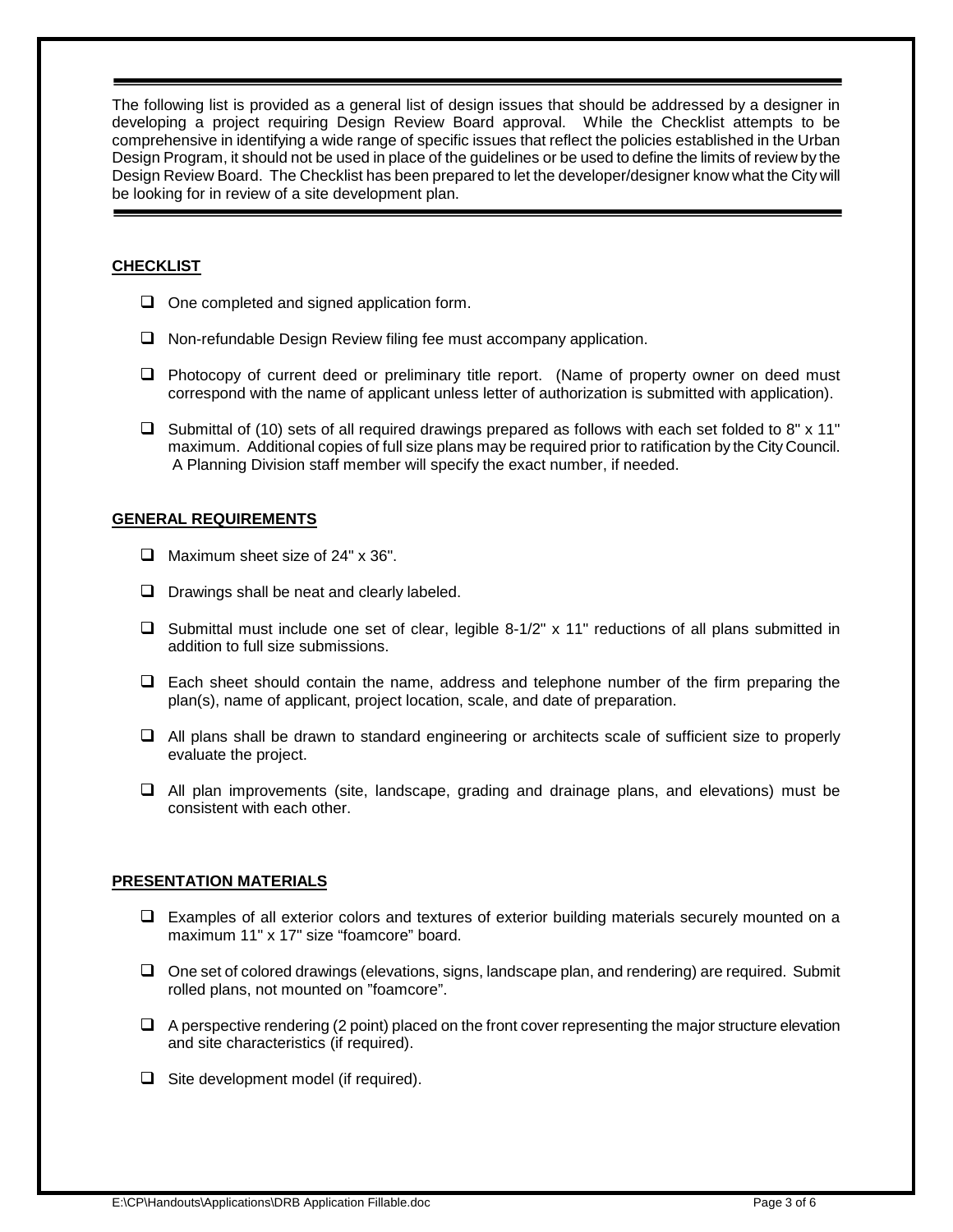#### **SITE PLANS**

- $\Box$  North arrow oriented to top of sheet.
- $\Box$  A small-scale locational map shown on cover sheet of plans.
- $\Box$  All boundary lines of the subject property fully dimensioned to centerline of adjacent streets.
- $\Box$  All proposed and existing buildings and improvements and their distances from the property lines and from one another properly dimensioned.
- $\square$  Design of the off-street parking area(s) (ingress/egress, spaces, aisles, loading, etc.) fully dimensioned with the flow of traffic noted by arrows; plans prepared as per the City's zoning requirements and Parking and Landscape Standards.
- $\Box$  Designation of reserved handicapped spaces dimensioned and marked to State standards.
- $\Box$  Location of all existing and proposed public improvements, right-of-ways, easements, and utilities.
- $\Box$  Proposed phasing of improvements and provisions for interim facilities.
- $\Box$  The existing, proposed, and future location of all new street improvements adjacent to the project (i.e., curbs, gutters, sidewalks, drive entrances, medians, deceleration/acceleration lanes and fire hydrants).
- $\Box$  Location, height, dimensions, materials, finish and color of all retaining walls, decorative walls, fences, and screens.
- $\Box$  Access, location, and dimensions of refuse enclosures with materials and colors designated.
- $\Box$  All paved areas noted and dimensioned with materials specified.
- $\Box$  The overall and gross leasable floor area of all buildings specified in square feet.
- $\Box$  Lighting design specified for building, parking, and landscaping locations with description of type, illumination, height, and shielding.
- $\Box$  The site area to be covered by structures specified.
- $\Box$  Occupancy load and construction type in accordance with the UBC specified.
- $\Box$  Specific building use, square footage, and finished floor elevations for the ground level of each structure.
- $\Box$  Locations and dimensions of any temporary structures, sign(s), and other improvements proposed.
- $\Box$  Siting and orientation of structures for solar access.
- $\Box$  Provisions for non-auto transportation (such as transit, or bicycle-related facilities) clearly defined.
- $\Box$  Energy conservation building construction techniques and materials clearly defined, if applicable.
- $\Box$  Existing and proposed fire hydrant locations and electrical and telephone distribution lines.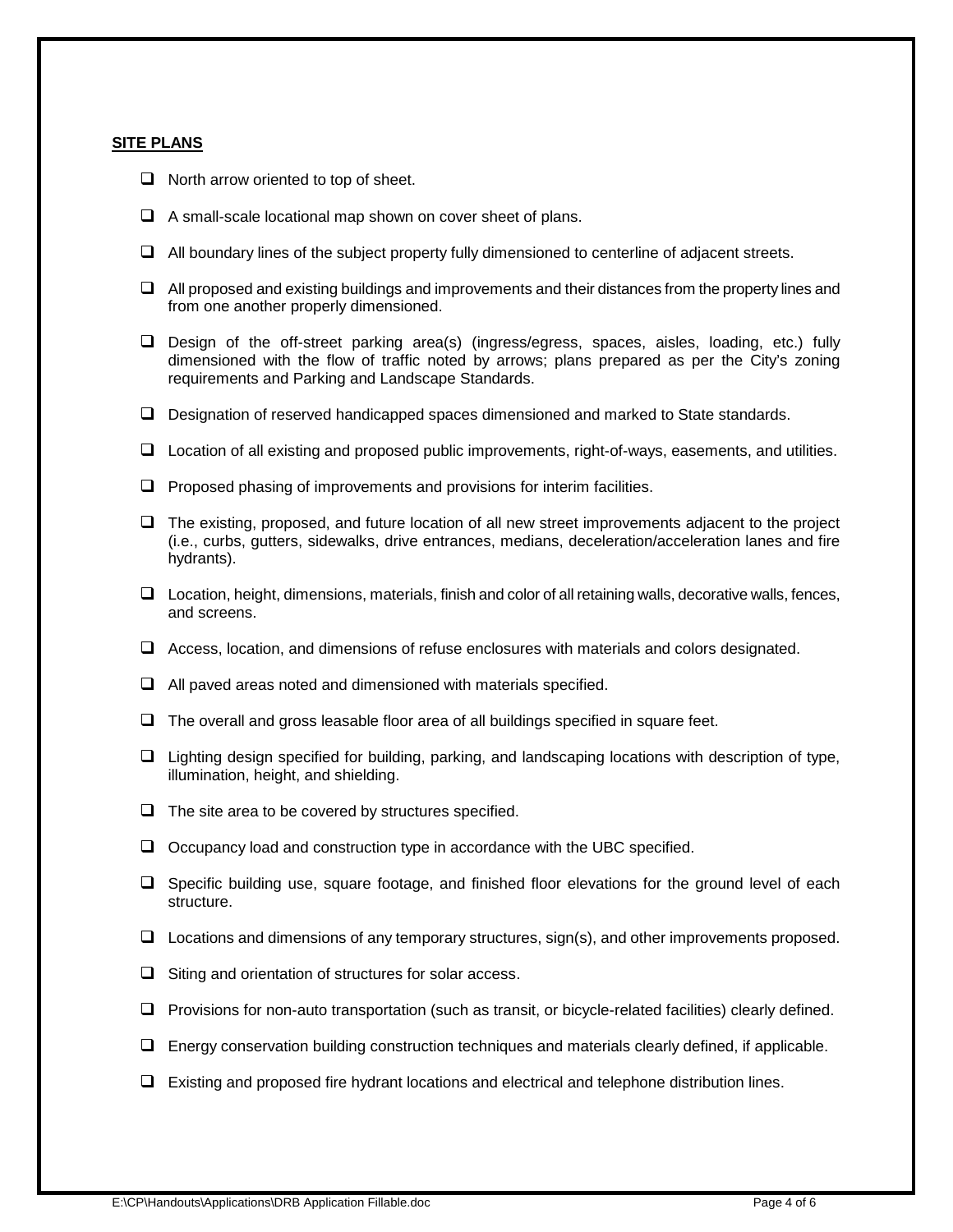#### **LANDSCAPING PLANS**

- $\Box$  All landscaping plans shall be prepared or reviewed by a licensed landscape architect.
- $\square$  Description of how the landscape plan meets the site's functional, aesthetic, and ecological requirements (landscape screening and buffering, colors, provision for solar access, and climate control with relation to the overall site development concepts, aesthetic concerns, etc.).
- $\Box$  Conceptual landscaping shall describe plant type, quantity, location, size and be prepared in accordance with the City's Parking and Landscape Standards.
- $\Box$  All plans shall incorporate various hardscape elements such as outdoor lighting, signs, screens, walls, retaining walls, trash receptacles, walks and benches.
- $\Box$  Landscaping requirements shall be tabulated.
- $\Box$  Open space requirement tabulations in square feet (if applicable).
- $\Box$  Plant legend describing plant characteristics for each symbol.
- $\Box$  The location of all existing trees, indicating those to remain and those to be removed.
- $\Box$  Existing and proposed landscaping within any adjacent right-of-way.
- $\Box$  Erosion control measures.
- $\Box$  Location and method of irrigation (preferably on a separate sheet).

#### **CONCEPTUAL GRADING PLANS**

- $\Box$  Drawings prepared and stamped by a licensed engineer.
- $\Box$  Existing topography and proposed grading with the relationship to elevations or grading on adjacent properties shown.
- $\Box$  Topographic contour lines at two (2) foot intervals for project sites under 10,000 s.f. and at five (5) foot intervals for sites equal to or greater than 10,000 s.f.
- $\Box$  Grading plan to show outline of all structures, decorative and retaining walls and improved surfaces as shown on site and landscape plan.
- $\Box$  Cut and fill slope ratios and pad elevations specified.
- $\Box$  Schematic surface drainage plan with the flow noted by arrows, and flow of adjacent off-site drainage.
- $\Box$  The location and sizes of all existing and proposed underground utilities (water, sewer, and storm drains).
- $\Box$  Base and top elevations of all walls at 10'-0" intervals maximum.
- □ Location and dimensions of natural features (such as water courses, rock outcroppings, ravines).
- $\Box$  Elevations of building pads and upper and lower levels.
- $\Box$  Location and type of water retention, detention, or routing facilities.